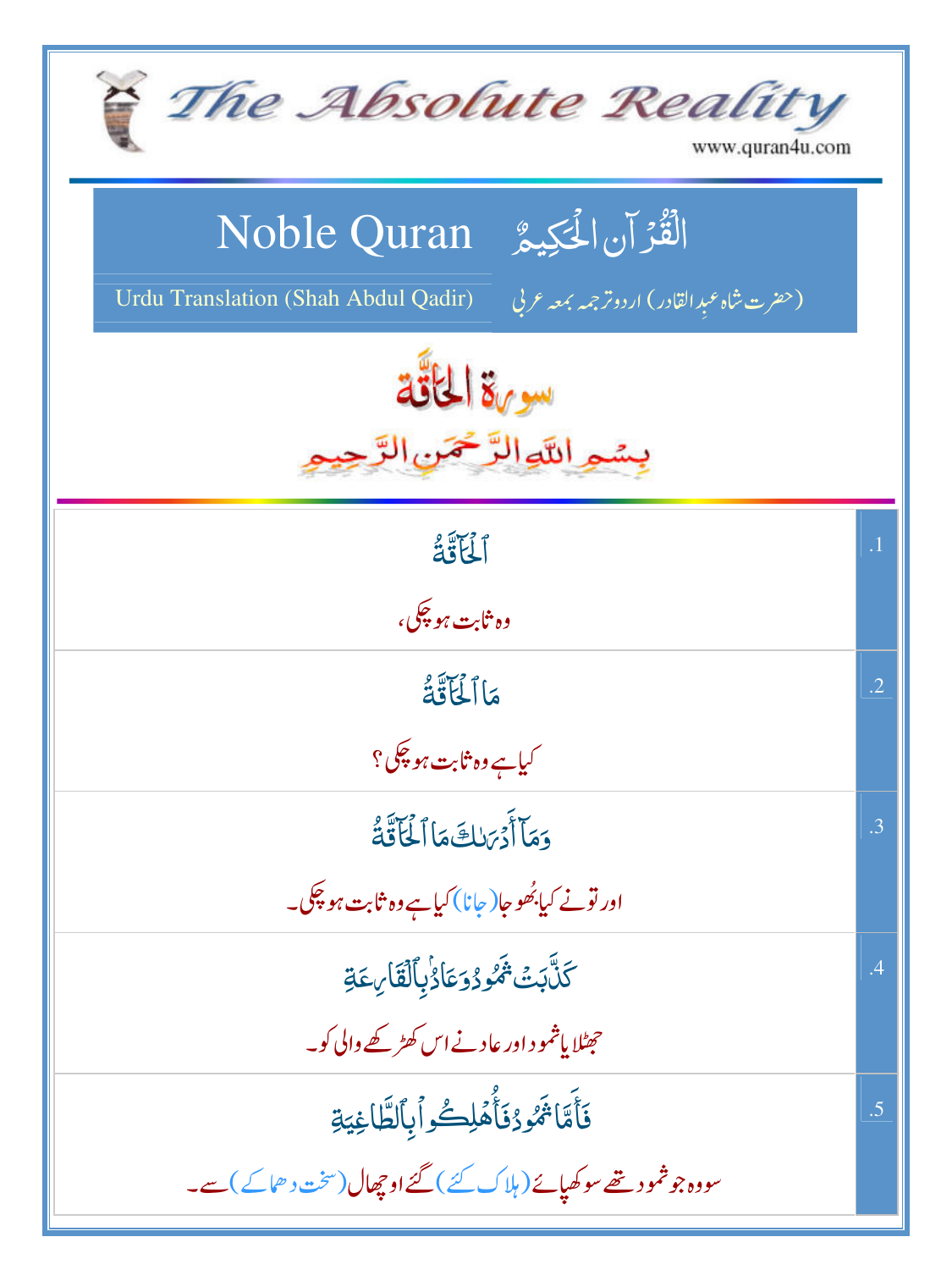| <mark>ۯ</mark> ٲٞۿۜٵٵ۠ۮ۠ڡؘۧٲٛ۠ۿڸۨڵڂٛۅٲؠؚڔؠۣۜڂٟڞۯڞڔؚۣ؏ؘٳؾؚؾۊٟ                                    | .6             |
|-------------------------------------------------------------------------------------------------|----------------|
| اور وہ جو عاد نتھے سو کھپائے ( ہلاک کئے ) گئے ٹھنڈ کی سالے کی باؤ( ہوا) سے،ہاتھوں سے نکلی جاتی۔ |                |
| سَخَّرَهَاعَلَيۡہِمۡ سَبۡعَلۡيَاٰلِ <i>ۥٓ*مَٓ</i> نِيَةَأَيَّامِ ِحُسُومًا                      | $\cdot$ 7      |
| تغین کی ان پر سات رات اور آٹھ دن لگا   تار جڑ کا ٹنے والے،                                      |                |
| فَتَرَى ٱلْقَوْمَ فِيهَاصَرْعَىٰ كَأَنَّهُمُ أَعۡجَارُۢ نَخۡلِ خَاوِيَةٍ                        |                |
| پھر تودیکھے لوگ اُن پر بچھڑ گئے، جیسے وہڈ ھنڈ ( تنے ) ہیں کھجور کے کھو کھرے (کھو کھلے )۔        |                |
| <b>فَهَلۡ تَرَىٰ لَهُ</b> هِ قِنۡ بَاقِيَةٍ                                                     | $\overline{8}$ |
| پھر تود کیھتاہے کوئی ان کا ن <del>ی</del> گر ہا؟                                                |                |
| <u>وَجَ</u> آءَفِرُعَوۡنُ وَمَنقَبۡلَهُۥوَٱلۡمُؤۡتَفِكَتُ بِٱلۡغَاٰطِئَةِ                       | .9             |
| اور آیافرعون،جواس سے پہلے تھے،اور الٹی بستیاں،تقصیر (گناہ) کرتے۔                                |                |
| فَعَصَوۡاۡىَ سُولَىَ بِّهِمۡ فَأَخَذَىٰهُمۡ أَخۡذَىٰٓةً مَّ ابِيَةً                             | .10            |
| پھر حکم نہ مانااپنے رب کے رسول کا، پھر پکڑی ان کو پکڑ دم چڑھنی(سخت پکڑ)۔                        |                |
| إِنَّا لَمَّا طَغَا ٱلْمَاءُ حَمَلَنَكُمۡ فِى ٱلْجَارِيَةِ                                      | .11            |
| ہم نے جس وقت پانی اُبلا (طغیانی)،لا دلیا(سوار کیا) تم کو بہتی ناؤمیں،                           |                |
| ڶ <b>ۣڹؘڿۘۼؘڶ</b> ۿؘٳڶػ۠ؽ <sup>ٙ</sup> ڗٙڹؗٛۘۯػڒٙڐۘٞۏڗؘۜۼؚؾۣؠؘٵۧٲٚٛۯ۠ڹٞ؋۬ٳۼؚؾؚةۜٞ               | .12            |
| تا( کہ )رکھیں اسکو تمہاری یاد گاری کو، اور سینتے(سنہالے)اسکوکان سنہجالنے (یاد رکھنے)والا۔       |                |
|                                                                                                 |                |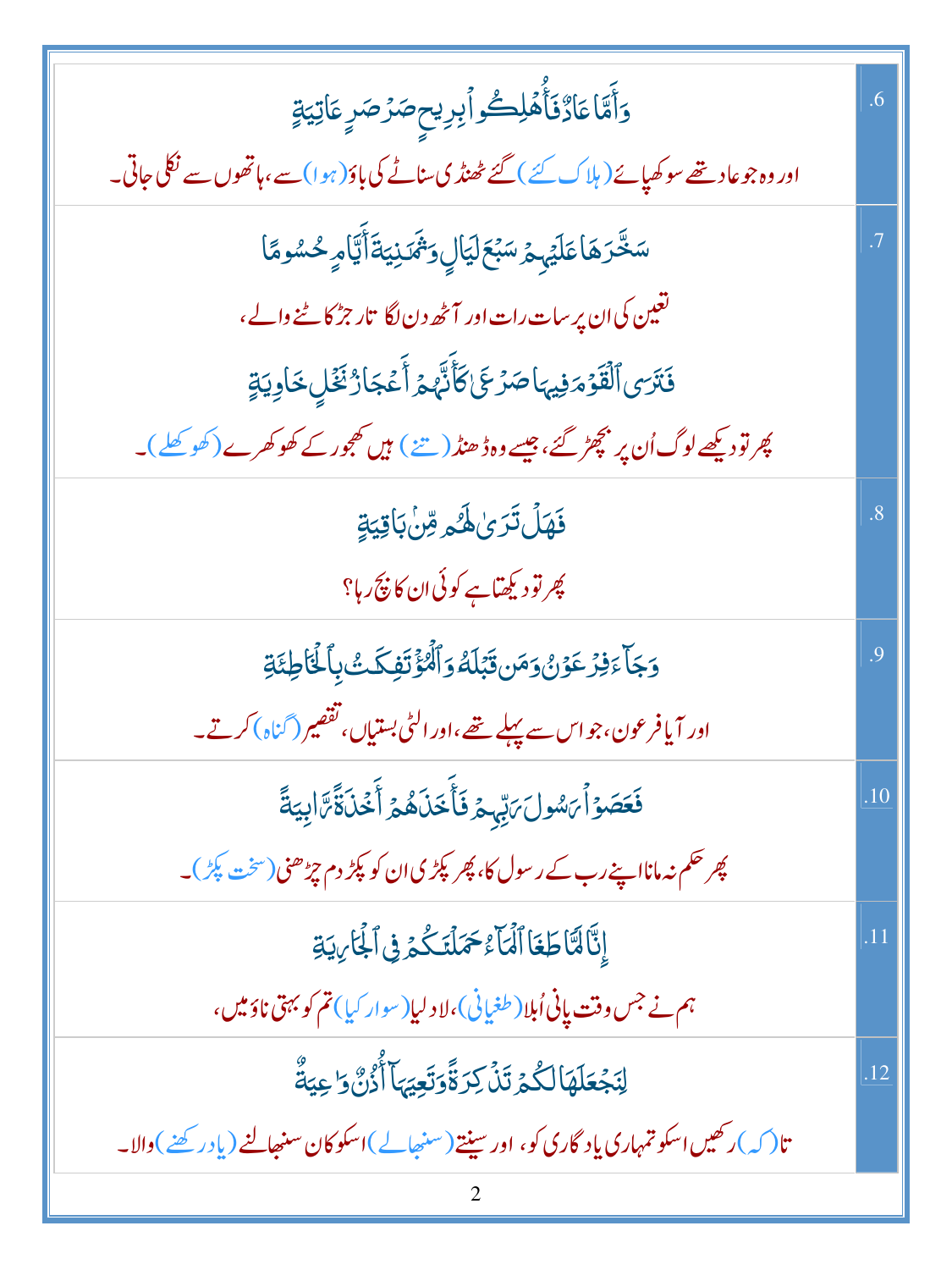| فَإِذَا نُفِخَفِ ٱلصُّوِ ِنفَّخَةُوَا حِدَةٌ                                  | .13 |
|-------------------------------------------------------------------------------|-----|
| پھر جب پھونکیئے نر <u>سنگے (صور) میں ایک پ</u> ھُونک،                         |     |
| وَحْمِلَتِ ٱلْأَرَّصُ وَٱلْجِبَالُ فَلُ تَّتَادَ تَّتَّا وَلَّا تَّ           | .14 |
| اور اٹھاپئے زمین اور پہاڑ، پھرپلکے جاویں (ریزہ ریزہ کر دیاجائے)ایک چوٹ (میں)، |     |
| فَيَوۡمَبِنِوَقَعَتِ ٱلۡوَاقِعَةُ                                             | .15 |
| پھر اس دن ہو پڑے ہو پڑنے والی (قیامت)،                                        |     |
| <u>و</u> َٱنۺَقَّتِٱلسَّمَآءُفَهِىَ يَوۡمَبِنِۗ وَاهِيَةُ                     | .16 |
| اور پھٹ جائے آسان، پھر وہ اس دن بکس (بو داہو ) رہاہے۔                         |     |
| <u>و</u> َٱلۡمَلَكُ عَلَىٰٓأَيۡ جَآبِهَاۤ                                     | .17 |
| اور فرشتے ہیں اس کے کناروں پر۔                                                |     |
| <i>ۏؘڲؘ</i> ٶڵؙ؏ؘۯۺؘ <i>؆</i> ڹؚۜڮٙ؋ؘٷؘۊؘۿؽ؋ڮۯٙڡؘؠ۪ڸؚ۬ <sup>ۺ</sup> ؘڬڹؾؗڐٛ۠  |     |
| اٹھارے ہیں تخت تیرے رب کااپنے اوپر،اس دن آٹھ تتخص( فرشتے )۔                   |     |
| ؚؾۯٙڡؘؠ۪ڸؚڷ۠ڠۯڞۢۅڽ                                                            | .18 |
| اُس دن سامنے جاؤگے ،                                                          |     |
| ڵ <sup>ۯ</sup> ؿۜٛۘڂٞۿؘٳڡ <i>ؚڹ</i> ػ۠ؽ؋ػٳڣۣؾۨ <i>ڐ۠</i>                      |     |
| حڥٻ نہ رہے گاتم میں کوئی چھپنے والا۔                                          |     |
|                                                                               |     |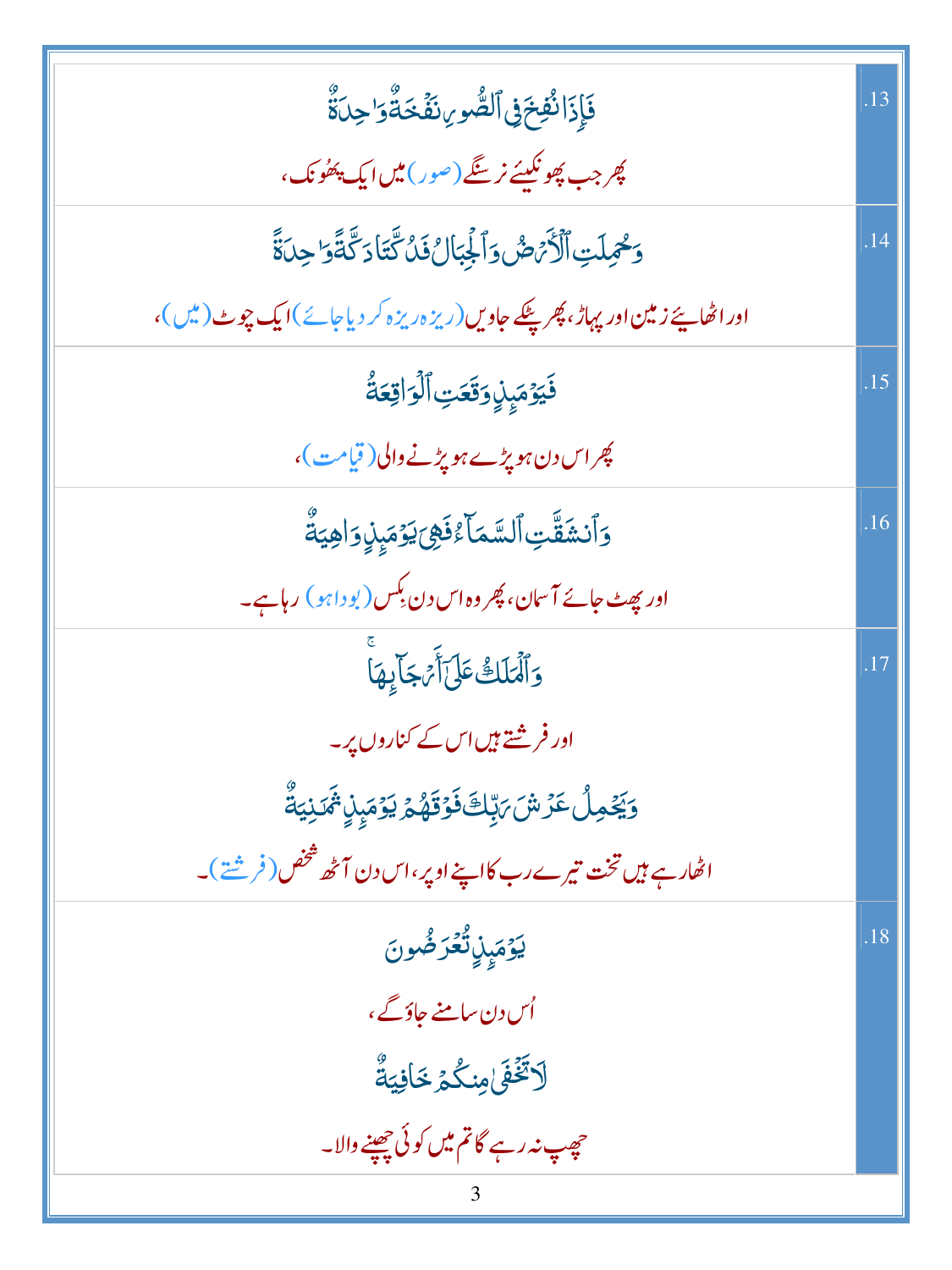| فَأَمَّامَنۡأُونِۤ كِتَبَهُۚبِيَمِينِهِۦفَيَقُولُ                                             | .19 |
|-----------------------------------------------------------------------------------------------|-----|
| سو جس کو ملااس کالکھادا ہنے ہاتھ میں،وہ کہتا ہے                                               |     |
| هَآؤُهُ أَقُرَءُواً كِتَبِيَهُ                                                                |     |
| <u>ليحيّ! يڑھومير الکھا۔</u>                                                                  |     |
| ۪ٳۏۣٞڟٙٮٞٙٮ۫ؾ۠ٲؘؖۏۣٞڡ۠ڶڗؚۣڝؚؾٲؠؚؾۀ                                                            | .20 |
| میں نے خیال رکھا کہ مجھ کوملناہے میر احساب،                                                   |     |
| <i>ۘۏٙۿ۠ۏٙ</i> ڧۣڡؚؠۺ <i>ٛۊٟ؆</i> ٲۻۣۑ <i>ۊؚ</i>                                              | .21 |
| سووہ ہے گذران میں من،انتی(خوش باش)۔                                                           |     |
| ڣ <i>ٚ</i> ۼڹؓۊٕ۪ؗٙۘۘٙٵڶۣؾۊٟ                                                                  | .22 |
| او <u>ن</u> چے باغ ہیں،                                                                       |     |
| قُطُوفُهَادَانِيَةٌ                                                                           | .23 |
| جس کے میوے حجھک رہے ہیں۔                                                                      |     |
| كُلُواً وَٱشۡرَبُواۡ هَٰنِيَّاۡ مِمَاۤ أَمۡلَفۡتُمۡ فِى ٱلۡأَيَّامِ ٱلۡغَاٰلِيَةِ             | .24 |
| کھاؤادر پیورچ(مڑے)سے،بدلہ اس کاجو آگے بھیجاتم نے پہلے دنوں میں۔                               |     |
| <u>و</u> َأَمَّامَنۡ أُونِّ كِتَبَهُ بِشِمَالِهِۦ فَيَقُّولُ يَلۡيَتَنِىلَمۡ أُوتَ كِتَبِيَهُ | .25 |
| اور جس کو ملااس کا لکھابائیں ہاتھ میں وہ کہتا ہے <sup>کِس</sup> طرح مجھ کو نہ ملتامیر الکھا۔  |     |
|                                                                                               |     |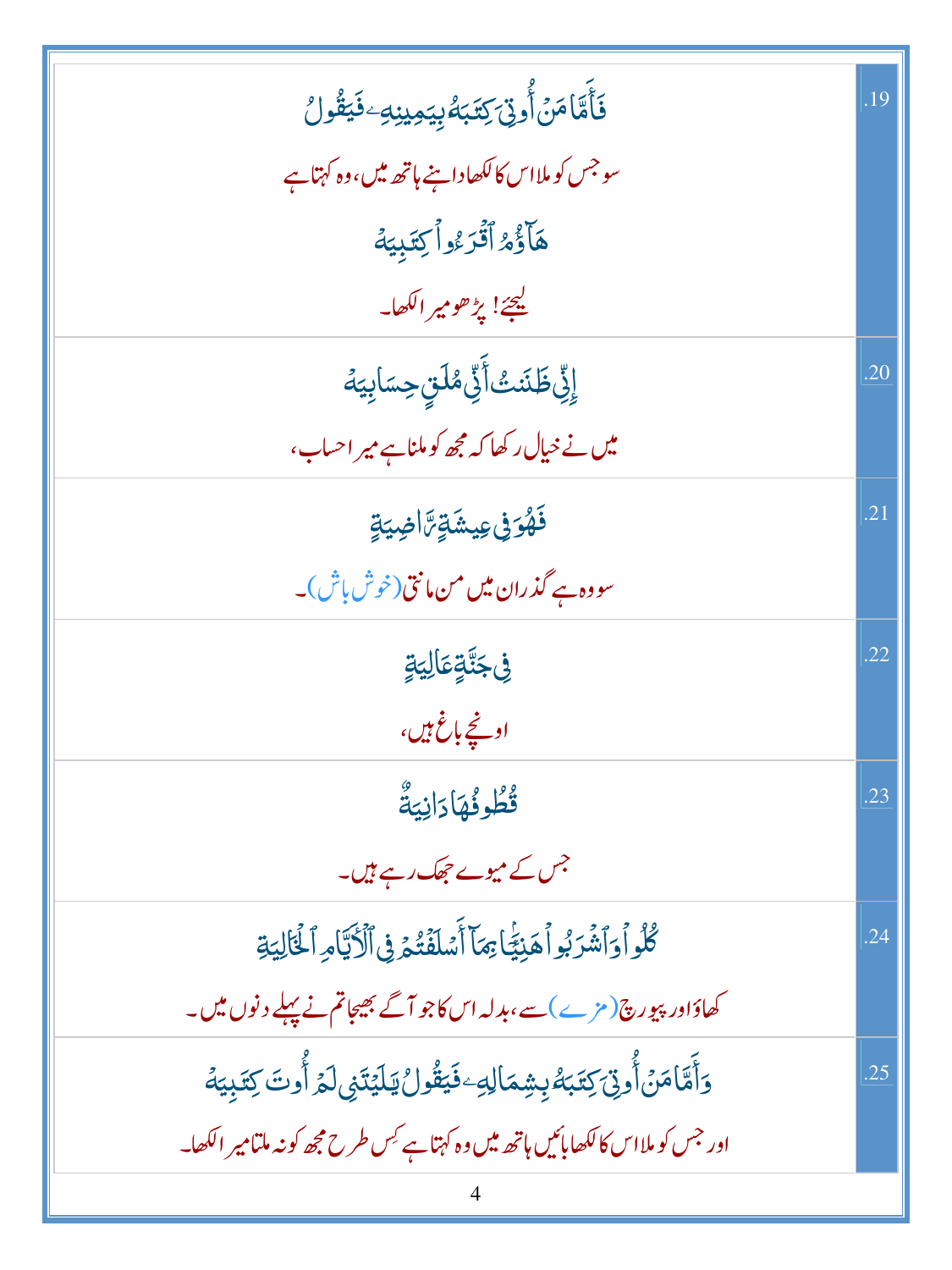| وَلَمَرْ أَدۡرِهَاۡحِسَابِيَهَ                                                     | .26 |
|------------------------------------------------------------------------------------|-----|
| اور مجھ کو خمر نہ ہوتی، کیاہے حساب میر ا؟                                          |     |
| يَلَيۡتَهَا كَانَتِ ٱلۡقَاضِيَةَ                                                   | .27 |
| <i>گسي طرح وي موت نېژ</i> (فيصله کن <i>ہ</i> و) جاتي!                              |     |
| <b>مَآأَغۡنَىٰعَنِّىمَالِيَةَ</b>                                                  | .28 |
| مچھ کام نہ آیامچھ کومال میر ا۔                                                     |     |
| ۿؘڶڶڰؘٷٙۨؽۺڷڟڹؾۀ                                                                   | .29 |
| کھپ(چچن) گئی مجھ سے حکومت میر کی۔                                                  |     |
| ڿ۠ڽؙٛۥٷڬؘۼ۠ڵؖٷ                                                                     | .30 |
| اس کو پکڑ و، پھر طوق ڈالو،                                                         |     |
| ثُّعَّ الْجَحِيمَ صَلُّوهُ                                                         | .31 |
| پھر آگ کے ڈھیر میں اس کو پہن <u>جا</u> ؤ،                                          |     |
| ڷؙ <sub>ؖڟ</sub> ۜ؋ۣڛڷڛڶۊؚۮ <i>ؘڹ</i> ۠؏ؗۿٵۺڹ <sup>ۣ</sup> ٶڹ؋ۣؠؘٳڠٙٳڡؘٲۺڵػؙۅٷ     | .32 |
| پھرایک زنجیر میں جس کاماپ س <sup>ت</sup> ر گز ہے اس کو پر و( حک <sup>ی</sup> ل دو۔ |     |
| إِنَّهُ كَانَ لَا يُؤْمِنُ بِأَلَّهِ ٱلْعَظِيمِ                                    | .33 |
| وہ تھایقین نہ لا تااللہ پر،جوسب سے بڑا،                                            |     |
|                                                                                    |     |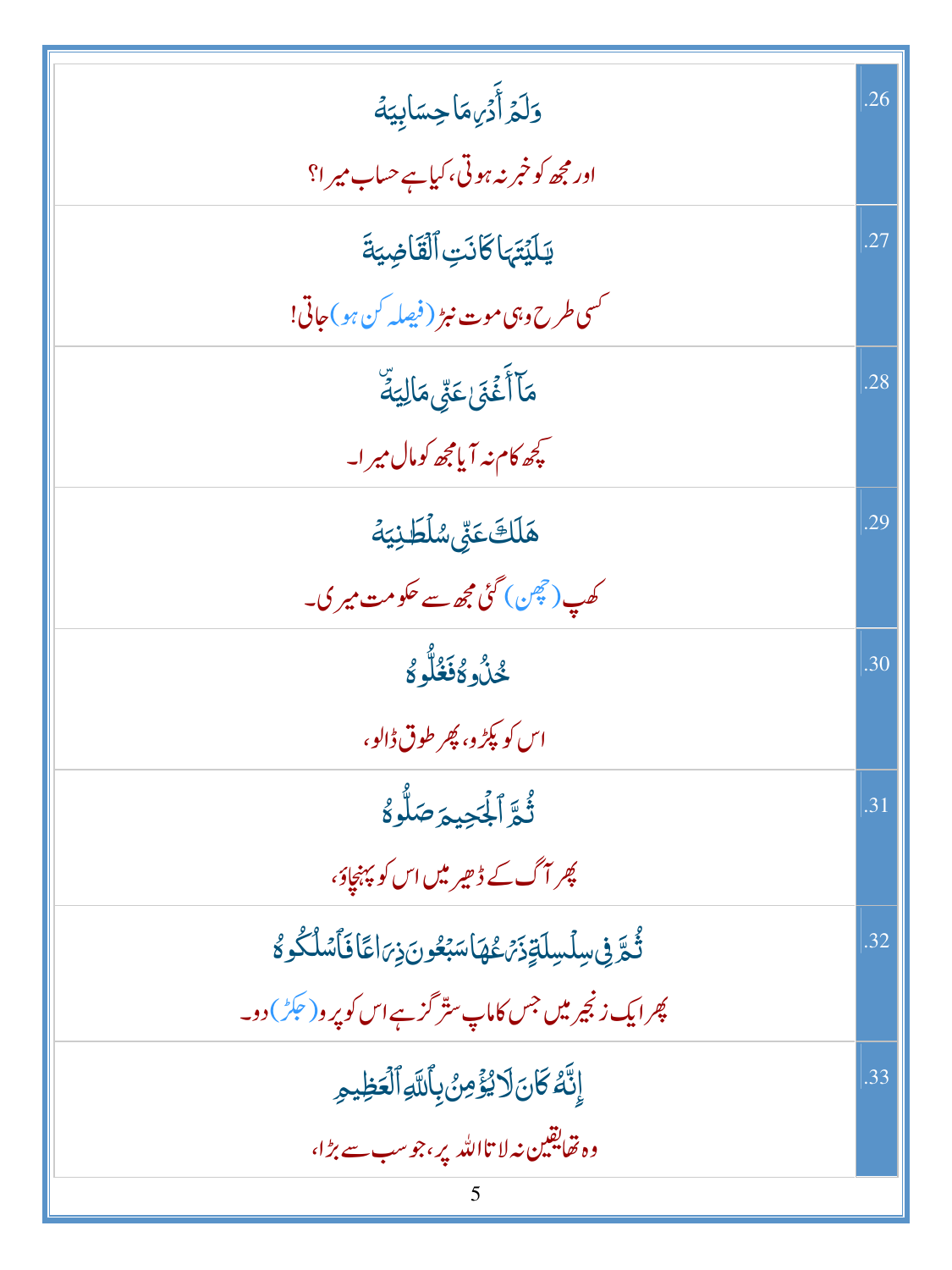| وَلَايَخْضُّ عَلَىٰ طَعَامِ ٱلْمِسْكِين         | .34 |
|-------------------------------------------------|-----|
| اور تاکید نہ کر تافقیر کے کھانے پر۔             |     |
| فَلَيُسَ لَهُ الْيَوْمَ هَهُنَا حَمِيمٌ         | .35 |
| سو کوئی نہیں اُس کا آج پہاں دوستدار ،           |     |
| ولاطَعَامٌ إِلَّامِنۡ غِسۡلِينٍ                 | .36 |
| اور نہ کچھ کھانامگر زخموں کا د ھوون،            |     |
| لَايَأْكُلُمُّ إِلَّا لَمُؤْونَ                 | .37 |
| کوئی نہ کھائے اس کو، مگر وہی گنہگار۔            |     |
| فَلَآأَتُسِمُ بِمَاتُبُصِرُونَ                  | .38 |
| سوقشم کھا تاہوں ان چیز وں کی،جو دیکھتے ہو،      |     |
| وَمَالَاتُّبۡصِرُونَ                            | .39 |
| اور جو چیزیں نہیں دیکھتے۔                       |     |
| إِنَّهُ لَقَوْلُ بَسُولٍ كَرِيمٍ                | .40 |
| یہ کہا(قر آن) ہے ایک پیغام لانے والے سر دار کا، |     |
| وَمَاهُوَبِقَوْلِ شَاعِرٍ                       | .41 |
| اور نہیں پہ کہا کسی شاعر کا۔<br>6               |     |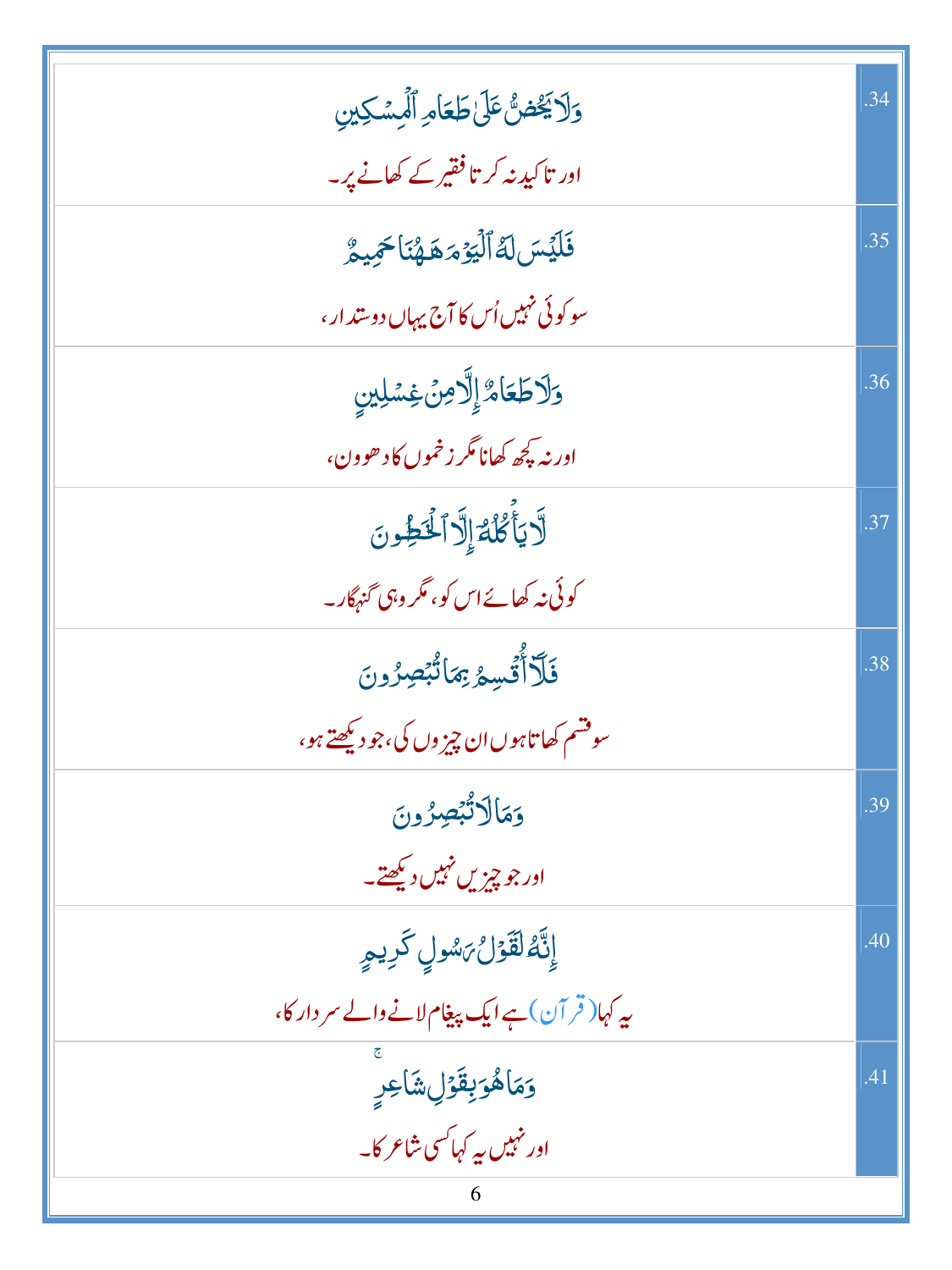| قَلِيلاًمَّانُّؤُمِنُونَ                                   |     |
|------------------------------------------------------------|-----|
| تم تھوڑایقین کرتے ہو۔                                      |     |
| وَلَابِقَوْلِ كَاهِنٍ                                      | .42 |
| اور نہ کہابریوں والے (کا ہن) کا                            |     |
| قَلِيلاًمَّاتَنَگَّرُونَ                                   |     |
| تم تھوڑاد ھیان کرتے ہو،                                    |     |
| ڗ <i>ٙڹڒٟ</i> ؠڵ۠ <i>ۊؾ؆ٙ</i> ڹؖٵڷ <i>ڂ</i> ڷڡؚؾ <i>ؾ</i>  | .43 |
| یہ اتارا(نازل کر دہ)ہے جہان کے رب کا۔                      |     |
| وَلَوَتَقَوَّلَ عَلَيْنَا بَعُضَ ٱلْأَقَادِيلِ             | .44 |
| اور اگر بنالا تاہم پر کوئی بات،                            |     |
| لَأَخَذُنَا مِنَهُ بِٱلْيَمِينِ                            | .45 |
| توہم پکڑتے اس کا داہناہاتھے،                               |     |
| ثُمَّ لَقَطَعْنَامِنُهُ ٱلْرَتِينَ                         | .46 |
| پھر کاٹ ڈالتے اس کی ناڑ (شہ <sup>ر</sup> گ)،               |     |
| فَمَامِنكُم مِّنۡأَخَلٍعَنۡهُۖحَجِزِينَ                    | .47 |
| پھرت <mark>م میں کوئی نہیں (ہو تا)اس سے روکنے والا۔</mark> |     |
|                                                            |     |